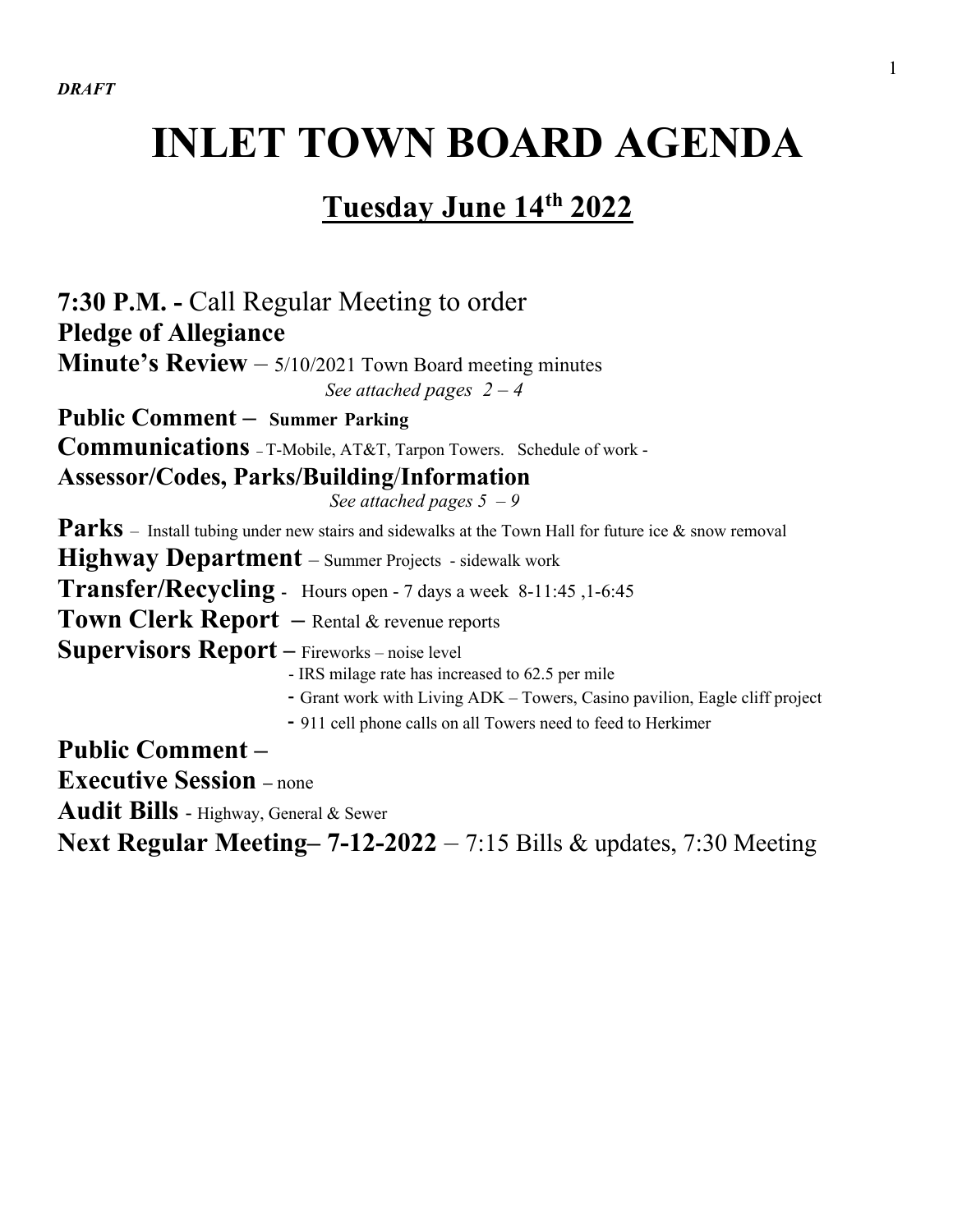**Regular Meeting May 10, 2022 Inlet Town Board**

The Regular Meeting was called to order by Supervisor Frey, at 7:30 p.m. with the Pledge of Allegiance.

Present were: Connie Perry, Gary Zawatski, Peggy Brownell, Dan Kiefer-Bach from Living ADK, Dennis Hudson from IT, Aimee VanWie Codes/Assessor Via Zoom and Highway Superintendent Shawn Hansen.

Official's present were Supervisor Frey, Councilman Levi, Councilman Townsend, Councilman, Councilman Brownsell and Town Clerk Yvonne Lutz VIA Zoom.

**MINUTES REVIEW** – Supervisor Frey asked if there were any additions or corrections to the April meeting minutes. No changes noted.

#### **PUBLIC COMMENT –**

**COVID –** Covid seems to be back in Inlet. The Hamilton County DMV has limited hours due to problem with staffing. Make sure to check with the office before going to the offices.

#### **COMMUNICATIONS** –

As Councilman Schmid reported at the last Board meeting, Supervisor Frey announced again that the APA has approved the two towers on Corasanti Hill. Discussed the importance of the 911 communications going through Herkimer. Someone is going to lose a life with the calls being misdirected.

#### **PUBLIC COMMENT**

**TOWN SEND TRAIL –** Peggy Brownell asked about the status of the Townsend Trail. The Town Clerk is still working on securing the easements that were not yet secured and obtaining the form on the ones that were needed. These should all be secured and recorded before the Highway Department can begin construction again this Fall.

**RECREATIONAL GRANT** – Peggy asked about the grant we were looking into and the different ideas at Fern Park. She emphasized how popular pickle ball is and would like to see something at Fern Park. Dan Keifer-Bach spoke for Mike because he is helping with the grant and Mike is at Fire Essential training. He explained that they are applying for 3 different recreational grants. Supervisor Frey stated that himself and Mike will set up a time to meet with Peggy to discuss the possibilities that she is interested in. **BATHROOMS SIGN** – Gary Zawatski asked about signs to direct people to public restrooms.

**INFORMATION OFFICE** - Dennis Hudson mentioned that the Black Fly Challenge is the second Saturday in June and they are always looking for volunteers. Fire and Spice was a huge success and the new venue worked great. Publicity Director, Adele Burnett gives a detailed monthly report which is available online and attached to the Agenda package each month.

**FUNDRAISER** – Connie Perry mentioned that \$1622 was raised at Fire and Spice for Lee Schultz Haynes.

**PARKS DEPARTMENT –** Park's Supervisor, Mike Bartolotti had provided estimates for the clay in the ball fields of \$1765 and Fern Park Pavilion siding of \$985. He had reported that they would like to do more work on the bike trails and use the funds that were budgeted. A full report is attached to the Agenda package.

**ASSESSOR/CODES -** Assessor and Codes/Zoning Officer, Aimee VanWie provides a report each month and is available online and attached to the agenda packet.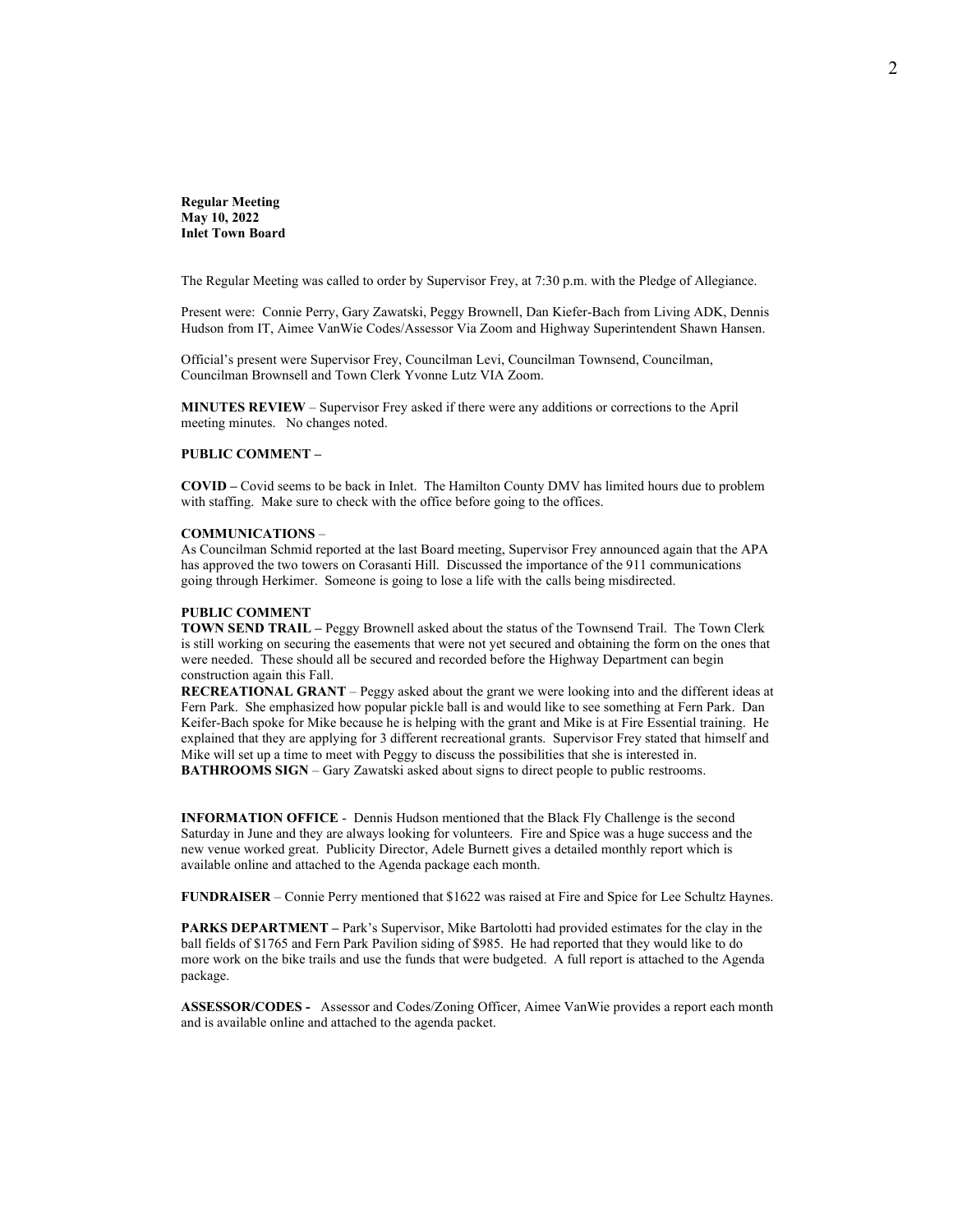**HIGHWAY Plowed snow Hauled Garbage and recyclables Cleaned up brush on sides of roadways after snow Storm Swept Rt 28, town and county roads. Only road left is Uncas and we are on that today. Have parking lots left to do Started to break down equipment coming out of winter Raked the gravel section of Uncas Rd, Evans Dr, and Gilbert Rd Put the dock in at 4 th lake boat launch**

#### **Coming Up**

**Haul garbage and recyclables**

**Finish our sweeping, Uncas Rd, Parking lots.**

**Clean up Townsend trail and freshen up the trail surface where needed**

**Going to head into the Moose River Plains to clean up the road and get it raked in hopes of gates opening on time. The gates usually open on the Wednesday before Memorial Day**

**Have a culvert on Uncas Rd to replace**

**Regrade the beach at Arrowhead Park**

**Repair a culvert on Gilbert Rd gravel section**

**I have been in contact with Scott Irish from Rocky Point about a location to hang the banners instead of overhead. It sounds like we will get the nod to do this. The plan is to set two posts with cables attached so that they can be put up easily. Storm damage brush pick up will be the week of June 6 th . Please have brush out by the road and call the Highway Department office (315-357-4541) to get on the list.**

#### **Transfer Station**

**Open 7 days a week from 8 AM – 11:45 then 1PM to 6:45 PM. Closed from 12 PM til 1 PM daily for lunch. We are still waiting for the hydraulic cylinder for the garbage compactor to finish being repaired so we can put it back together. I would like to apologize for the inconvenience.**

#### **TOWN CLERK** -

Reported revenues for the month of April

**OTTER BROOK BRIDGE –** The Town Clerk mentioned she spoke to Dave Corr and he would like support in having the bridge at Otter Brook repaired for vehicles. The Board stated they are in full support. **MAINTAIN THE CHAIN** - The Clerk read some information from Maintain the Chain and asked if the Board would help support the cause financially. Councilman Brownsell made a **MOTION** to give the organization \$1,000 and Councilman Levi **SECONDED** the motion.

#### 5 AYES 0 NAYS **MOTION CARRIED**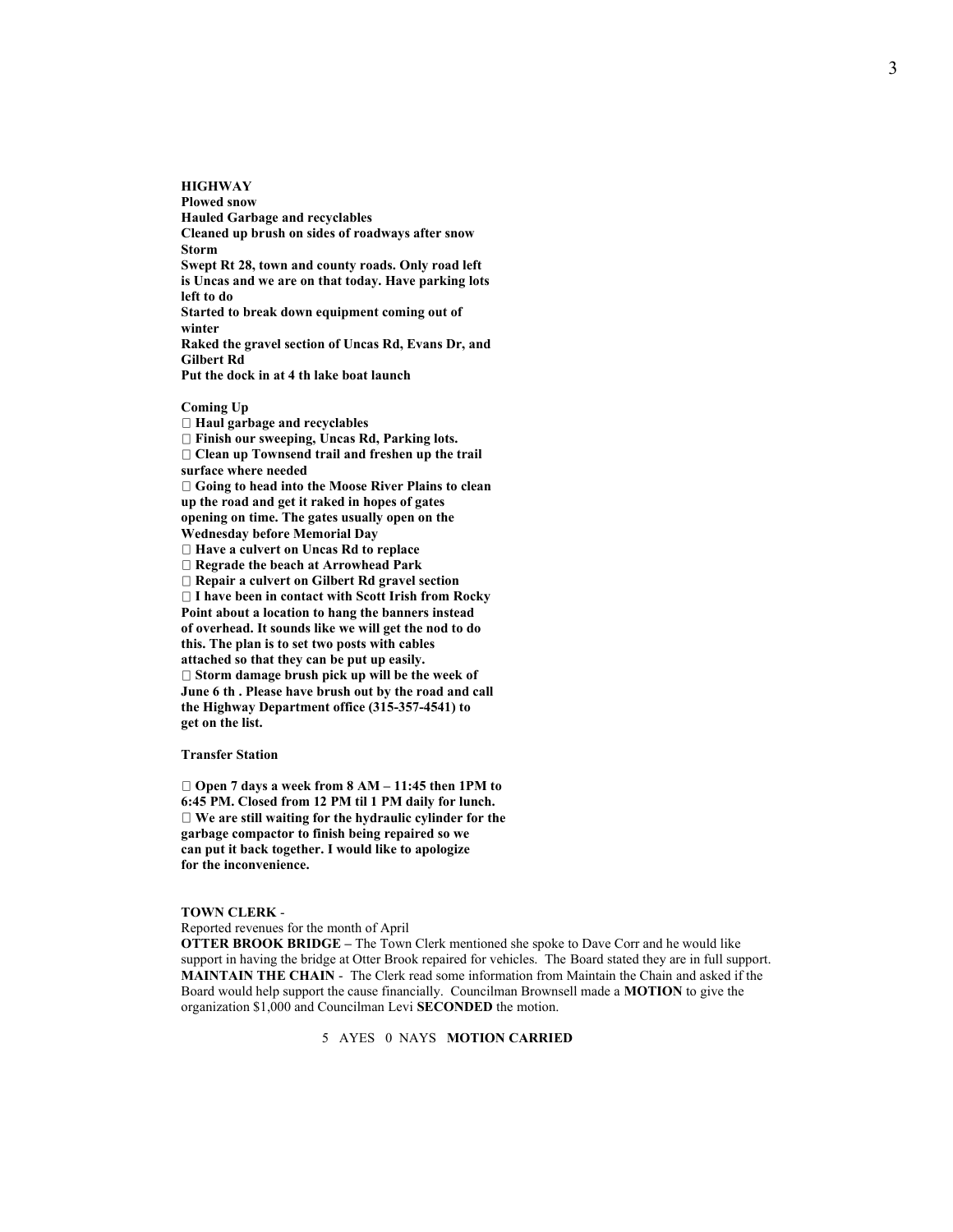**CLIMATE SMART** - Connie spoke about the initiatives for community composting. She attended a meeting in Saranac Lake and there is a huge push for communities to start composting. She spoke that there are groups that offer assistance in getting started and it is a great way for restaurants to get rid of their food waste for food prep, etc. There was a second presentation on May 17 regarding the heating and cooling initiatives, which also can offer a free energy audits. More information is also available through Living ADK.

#### **SUPERVISOR**

**GRANT IDEAS –** Supervisor Frey mentioned to Dan Keifer-Bach that he would like to meet regarding some grant options.

**PUBLIC COMMENT**- Denny mentioned that the Eagle is open again.

A **MOTION** to pay highway bills as presented was made by Councilman Levi, **SECONDED** by Councilman Townsend

#### 5 AYES 0 NAYS **MOTION CARRIED**

A **MOTION** to pay General/Wastewater bills presented was made by Councilman Schmid **SECONDED** by Councilman Brownsell

#### 5 AYES 0 NAYS **MOTION CARRIED**

All business having come before this Board, Councilman Townsend made the **MOTION** to adjourn the meeting at 8:06 pm. Councilman Levi **SECONDED**. Next meeting will be held June 14, 2022 at 7:30 pm.

Respectfully submitted, Yvonne Lutz, Town Clerk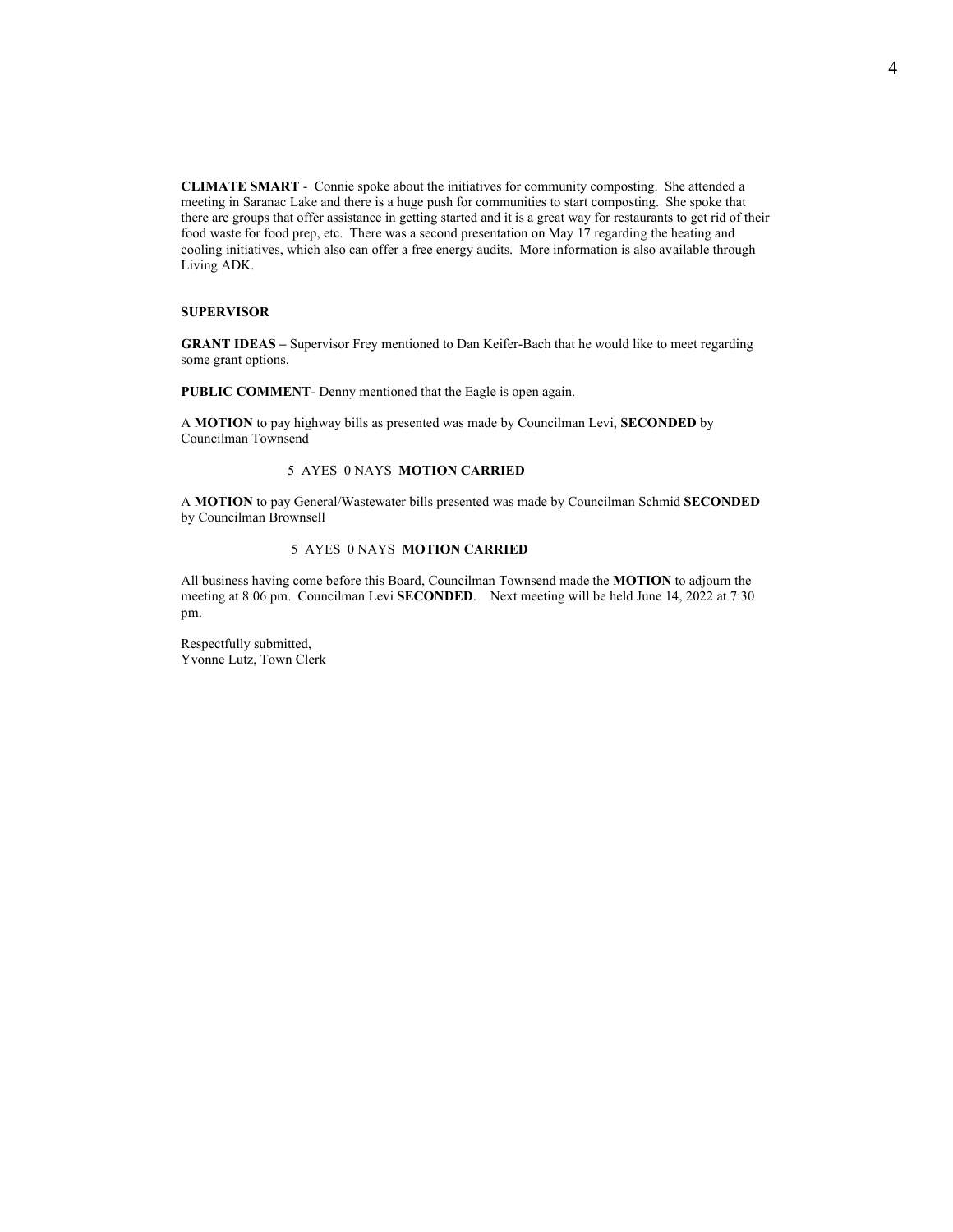## **ASSESSOR/CODES MONTHLY REPORT May 2022**

### **CODE ENFORCEMENT**

A copy of the monthly report for permit activity is on file in the Town Clerk's office.

Construction will be starting soon on 2 more of the homes on the Gilbert Road subdivision lots. There is also 2 lots being cleared on Uncas Road one of those lots has construction starting by the end of June.

### **ASSESSOR**

Grievance day went smoothly, there were 11 challenges to their properties assessed value, one owner filed for all three of his properties. There were 8 complaints in person and 3 by mail. There were to adjustments made by the Board of Assessment Review.

Respectfully submitted,

Aimee VanWie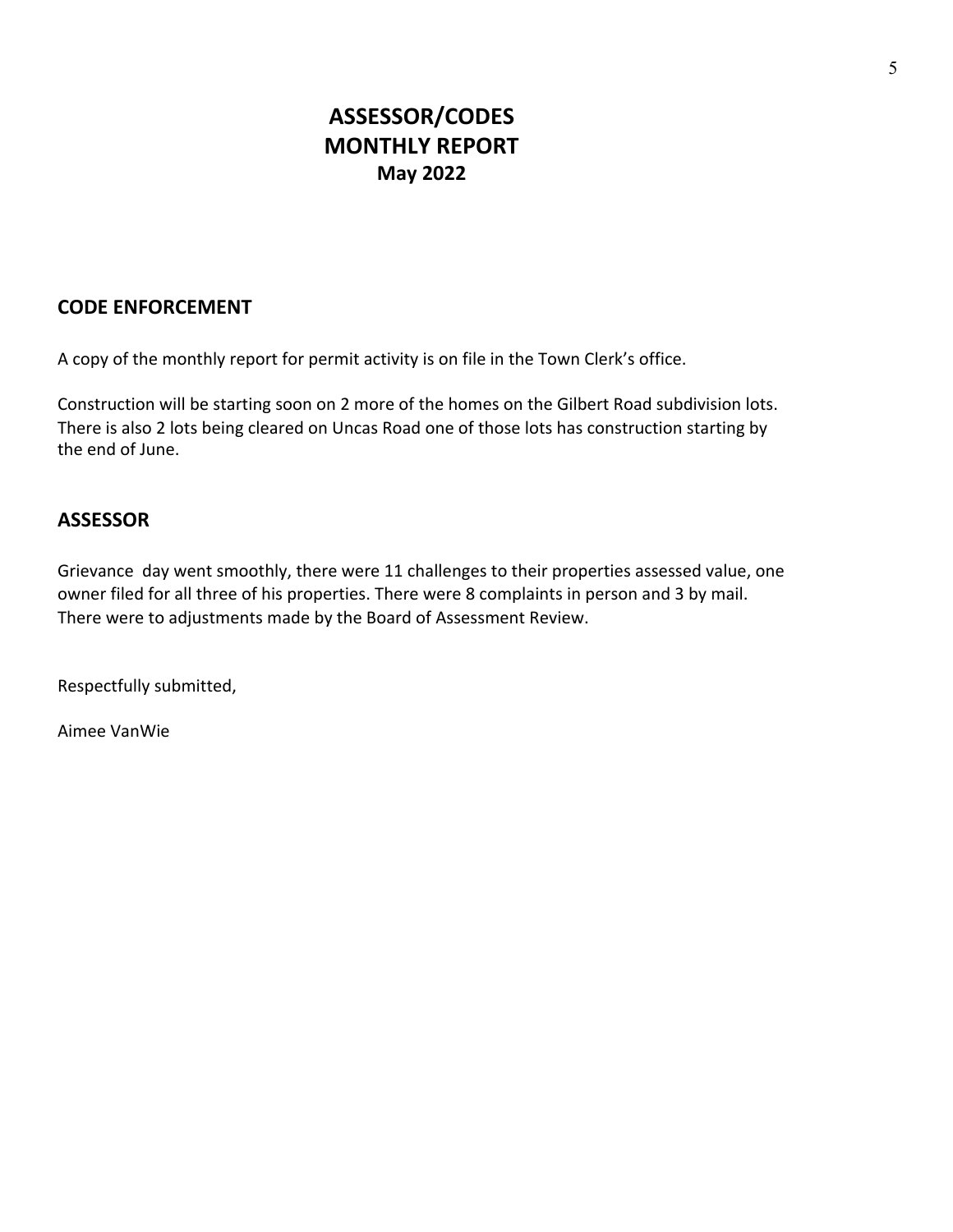## Inlet Parks Department Report for May 2022

Michael Bartolotti - Parks Department Supervisor

- 1. Finished the remodel of the women's bathroom in Town Hall
- 2. Finished spring clean up of Arrowhead Park
- 3. Arrowhead Park beach was cleaned up and regraded, Thank you Shawn and Highway for the assistance
- 4. Arrowhead public bathrooms start up maintenance was completed and bathrooms are now open
- 5. Repaired drinking fountain in Arrowhead Park
- 6. All benches, picnic tables, and garbage/recycle bins are out
- 7. Put out all buoys and floating docks
- 8. Opened up and cleaned out the tennis courts at Arrowhead
- 9. The baseball field in Arrowhead Park has had new clay spread on it
- 10.All split rail fence has been reinstalled in Arrowhead Park and Town Hall parking area
- 11.New Town Hall sign has been installed
- 12.New electrical lines have been run to the water fountain and Legion Pavilion
- 13.ABC Fire came to do maintenance on all our fire extinguishers and lighted exit signs
- 14.All new blinds have been installed in Cottage 1 and 2
- 15.Back decks of Cottage 2 and 3 were painted
- 16.Cottage 1 and 2 are ready for the rental season
- 17.Maintenance was done on the Toro/watering cart and it is ready to water flowers
- 18.Mowed and weed wacked all properties
- 19.Opened up the sides and cleaned out the pavilion at Fern Park, pickle ball net is out
- 20.Trail work was started in Fern Park, still a lot of downed trees and branches to be removed
- 21.Covered the WWTP plant while Don was on vacation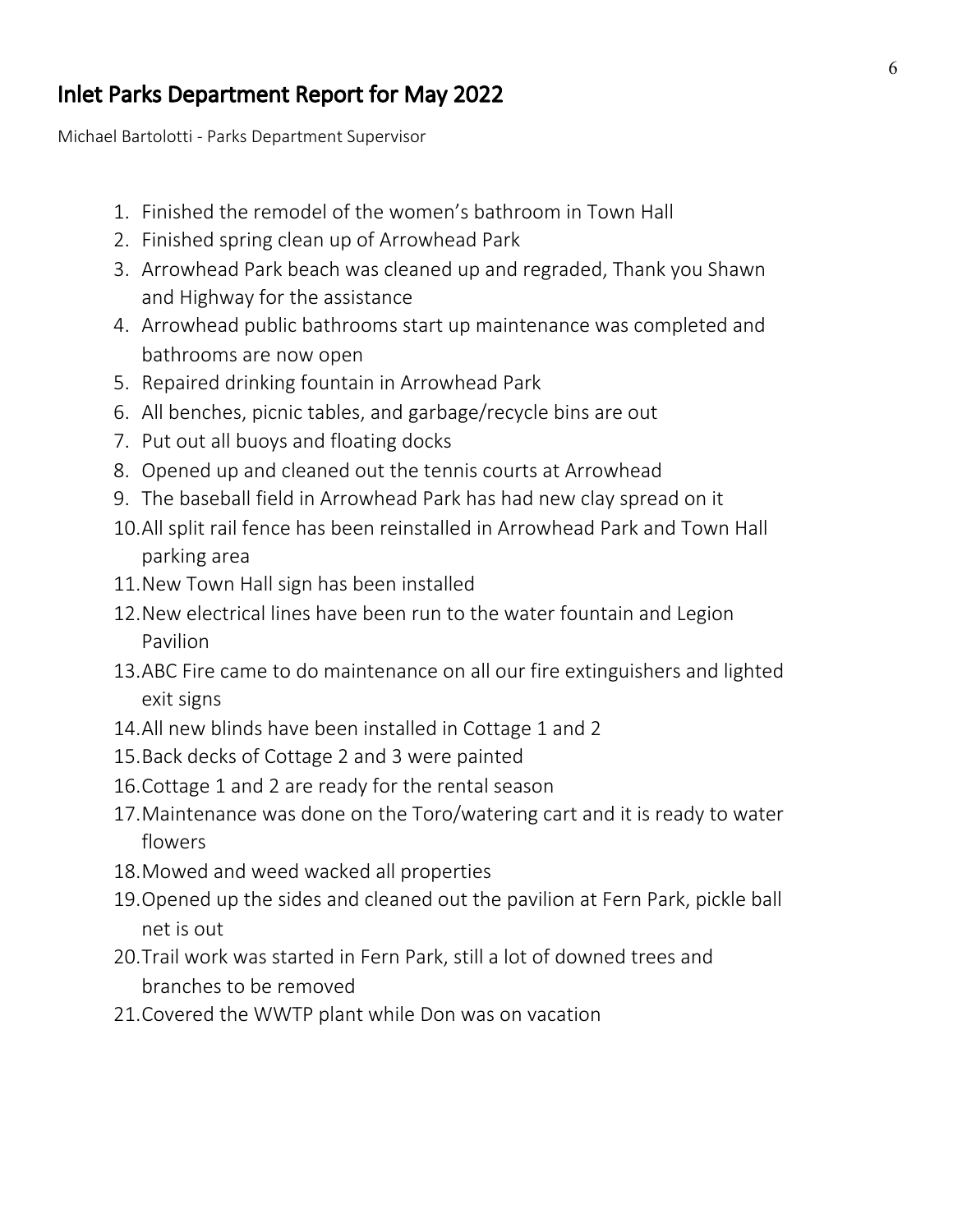# **Information Office Report because the information Office Report**

# **Submitted by Department Head Inlet Tourism Director Adele Burnett**

- 1. Balance in **Petty Cash** on May 31 was \$27.67.
- 2. From April 1, 2022 to May 31, 2022 this office processed0 **snowmobile permits** for the 2021/22 season The Information Office will continue to sell 2021/22 Snowmobile Permits for the preseason rate of \$80 each until November 15, 2022. Permits can also be purchased at the Town of Webb Visitor Center and online at OldForgeNY.com. Stickers will be printed sometime in September and will be then be mailed to anyone who has purchased one prior to printing. I **am still hoping Inlet might be able to offer an online shopping cart for snowmobile permits.** I am also hoping that Webb and Inlet will get together before the new season **starts** to discuss the whole permit program. There is much in this program that is broken **(not just Filemaker), and I am hoping we can work together to fix it for all involved –** sellers, purchasers, groomers, enforcers, etc.
- 3. During May 2022, \$100 was collected towards the **summer concert series**; and was given to the clerk to be deposited into the Publicity account 6410.412.
- 4. During May 2022, \$200 was collected for Arts in the Park and \$180 was collected for Fall Festival. A total of \$380 was deposited into the Concessions Account 2024.000. At the end of May there was 17 spaces available for "Arts in the Park" and 21 spaces available for Fall Festival (including 2 indoors, 2 food and 2 non-profit.) Applications are available and can be found online at www.inletartsinthepark.com and www.inletfallfestival.com.
- 5. The IABA's regular meeting will be Tuesday, June 7<sup>th</sup> meeting and will start at Inlet Town Hall with stuffing of 1,000 bags for Black Fly Challenge, then move to Screamen Eagle. The **IABA** does not usually meet in July or August. I am still looking for a location for **December.** There currently are 122 paid members, with 100 of them paid for 2022. Dues can be paid online at www.goinletny.com, sent in by mail, or dropped off in person to my office.
- 6. Inlet's **Memorial Day Ceremony** was nice, and well attended. Thank you to all who participated.
- 7. The **Black Fly Challenge** Committee is excited for the 25<sup>th</sup> anniversary running of this race on June  $11<sup>th</sup>$ . A full report will be available upon request.
- 8. Hamilton County Department of Public Health will be **distributing bike helmets** to children in need on Monday, June 27 at Inlet Town Hall at 11:00 a.m.
- 9. The first performance of the "**Sunsets by the Lake" summer concert series** will be Tom O'Carroll on Saturday, July 2. The full series can be found at www.inletconcertseries.com.
- 10. The Inlet Area Climate Smart Task Force is working with LivingADK to bring Banks Farm to the Inlet Common School this summer – offering free range, organically produced bread and eggs, beef and pork, vegetables, cut flowers. They will be set up at the school from 3:00-6:00 p.m. on July 3, 12 26 and August 9, 23.
- 11. The American Legion is planning to hold a **Flag Burning Ceremony** at Fern Park on July  $4<sup>th</sup>$  @ 1:00 p.m. This will be educational and family friendly.
- 12. The Fulton Chain of Lakes Performing Arts Council are making plans for the 23<sup>rd</sup> "Evening with **the Symphony."** The Rochester Philharmonic Orchestra is planning to play under the tent at Arrowhead Park on Friday, July 29. Tickets are available at the Inlet Information Office, the Town of Webb Visitors Center and online at www.eveningwiththesymphony.com.
- 13. Hamilton County Soil & Water is working on their **Waterfest** event in Arrowhead Park on Thursday, August  $4<sup>th</sup>$ . They plan to invite vendors to set up on the ball field with informational booths about Adirondack Park and activities for children and adults. They may ask permission to have a couple snack vendors as well. This will be the day before **Maintain the Chain** starts their week of lake clean up. www.maintainthechain.net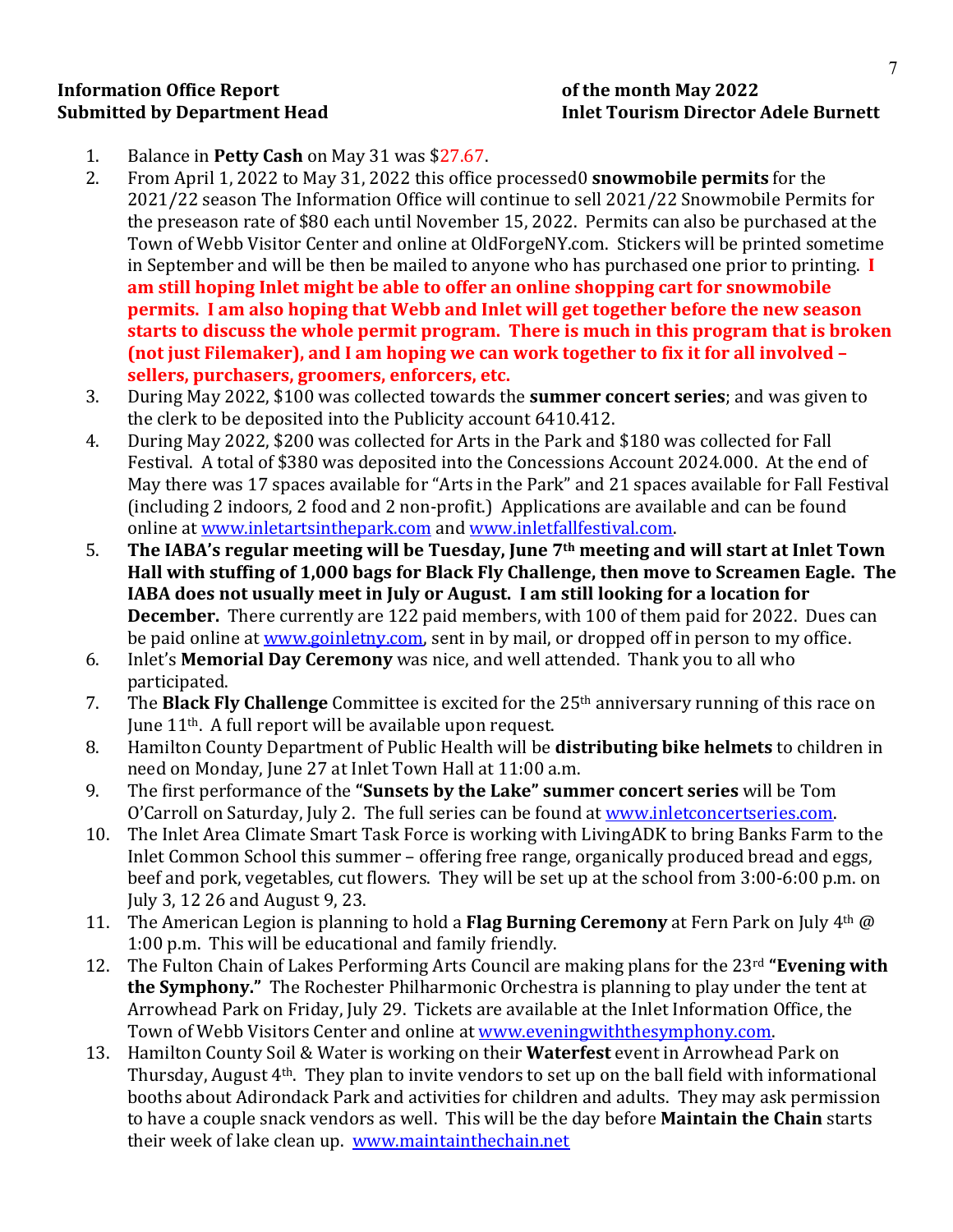- 14. The new **sign for in front of the Town Hall building** from Luke Langworthy to replace the rotting one by the stairs has been installed and looks great.
- 15. The webcams for Arrowhead Park one looking towards Legion Square, one looking at the beach and another looking at the baseball field/playground – will hopefully be installed soon.
- 16. Reminder In addition to the calendar that hangs outside my office, there is a **google calendar** that shows when the **meeting room and the senior room** are being used. This makes it easy for those who have access to schedule meetings from anywhere without conflict. There is also a **Vacations/Out of the Office calendar** where it can be posted when employees will be out on vacation. This also is helpful, when it is used, for other departments. All department heads have been sent an invite to these calendars. Please use these! If you need me to resend the invite, just let me know.
- 17. There is also a **calendar on Google** that is visible to the public that I plan to keep updated with all Inlet events, meetings, etc.  $**$ Apparently the settings were wrong on this calendar, so only people with inletny.com accounts could see details of the events/activities. This has been fixed. Click here to add it to your calendar: https://calendar.google.com/calendar/u/0?cid=aW5sZXRueS5jb21fNTRvamJyN2YxNWtmZ25q

c3ZrdTJjb21pbDRAZ3JvdXAuY2FsZW5kYXIuZ29vZ2xlLmNvbQ

- 18. **Information Office Window Hours** for June will be: Saturday 9:00 a.m.-6:00 p.m., Sunday & Monday 8:00 a.m.-4:30 p.m., Tuesday 8:30 a.m.-6:00 p.m., Wednesday & Thursday 8:30 a.m.-5:00  $p.m.$  and Friday  $8:30$  a.m.-6:00  $p.m.$
- 19. **Margie** will continue to fill in as needed. She will return to regular hours for July and August.
- 20. Some **ongoing events/activities:** 10:00 a.m. on Tuesdays is Water Sample Pickup @ Inlet Town Hall,  $5:00$  p.m. on Tuesdays is Family Night @ Inlet Common School, 6:00 p.m. on Wednesdays is Chess Night @ Inlet Common School, 6:00 p.m. on Wednesdays is Street Hockey @ Fern Park.
- 21. Some of the **events & meetings** between this and the next town board meeting:
	- June 15 Common Ground Alliance @ Gore Mountain
	- June 15 Meet Your Neighbor 5:00 p.m. @ Tamarack Café
	- June  $16$  Book Club 4:00 p.m. @ Inlet Public Library
	- June 16 American Legion Post #1402 7:00 p.m. @ Inlet Town Hall
	- June 18 The Longest Day Hike 11:00 a.m. @ Fern Park
	- June 24-26 Vintage Snowmobile National Show  $\omega$  Old Forge
	- June 24 Highschool Graduation @ TOW UFSD
	- Iune 25 Fulton Chain of Lakes Association @ Inlet Town Hall
	- June 27 Bike Helmet Distribution 11:00 a.m. @ Inlet Town Hall
	- June 29 Inlet Planning Board 7:00 p.m. @ Inlet Town Hall
	- June 30 Inlet Zoning Board of Appeals 7:00 p.m. @Inlet Town Hall
	- July 1 Loon Program by Gary Lee 7:00 p.m. @ Inlet Town Hall
	- July 2 IVES Coin Drop All Day @ Route 28 between Inlet & Eagle Bay
	- July 2 Live Music 7:00-9:00 p.m. @ Arrowhead Lakefront
	- July 3 Farm Stand 3:00-6:00 p.m. @ Inlet Common School
	- July 4 Flag Burning Ceremony 1:00 p.m. @ Fern Park
	- July 4 Live Music 7:30 p.m. & Fireworks Dusk @ Arrowhead Lakefront
	- July 5 Inlet Area Climate Smart Task Force 7:00 p.m. @ Inlet Common School
	- July 9 Live Music 7:00-9:00 p.m. @ Arrowhead Lakefront
	- July 12 Farm Stand 3:00-6:00 p.m. @ Inlet Common School

### **Dates for 2022 and into 2023:**

- July 2 Tom O'Carroll @ Arrowhead Lakefront
- July 4 Jamie Notarthomas & Fireworks @ Arrowhead Lakefront